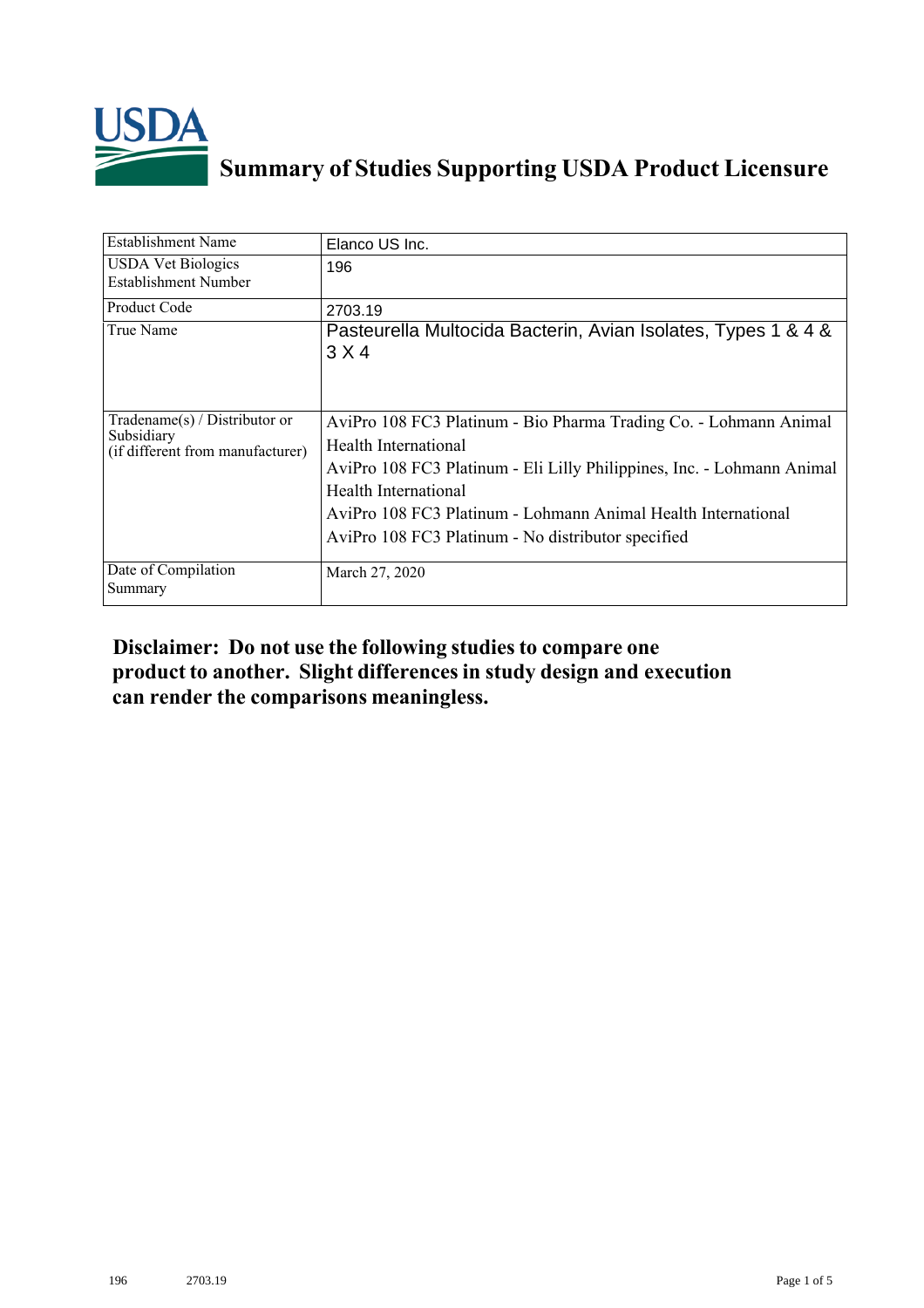| <b>Study Type</b>              | Efficacy                                                                                                                                                                                                                                                                                                                    |
|--------------------------------|-----------------------------------------------------------------------------------------------------------------------------------------------------------------------------------------------------------------------------------------------------------------------------------------------------------------------------|
| <b>Pertaining to</b>           | Pasteurella multocida                                                                                                                                                                                                                                                                                                       |
| <b>Study Purpose</b>           | To demonstrate efficacy against Pasteurella multocida, type 1 in                                                                                                                                                                                                                                                            |
|                                | chickens                                                                                                                                                                                                                                                                                                                    |
|                                | To demonstrate efficacy against Pasteurella multocida,                                                                                                                                                                                                                                                                      |
|                                | types 4 and 3x4 in turkeys                                                                                                                                                                                                                                                                                                  |
| <b>Product Administration</b>  | Intramuscular                                                                                                                                                                                                                                                                                                               |
| <b>Study Animals</b>           | Chickens and turkeys                                                                                                                                                                                                                                                                                                        |
| <b>Challenge Description</b>   |                                                                                                                                                                                                                                                                                                                             |
| <b>Interval observed after</b> |                                                                                                                                                                                                                                                                                                                             |
| challenge                      |                                                                                                                                                                                                                                                                                                                             |
| <b>Results</b>                 | Study data were evaluated by USDA-APHIS prior to product<br>licensure and met regulatory standards for acceptance at the time<br>of submission. No data are published because this study was<br>submitted to USDA-APHIS prior to January 1, 2007, and APHIS<br>only requires publication of data submitted after that date. |
| <b>USDA Approval Date</b>      | March 8, 2002                                                                                                                                                                                                                                                                                                               |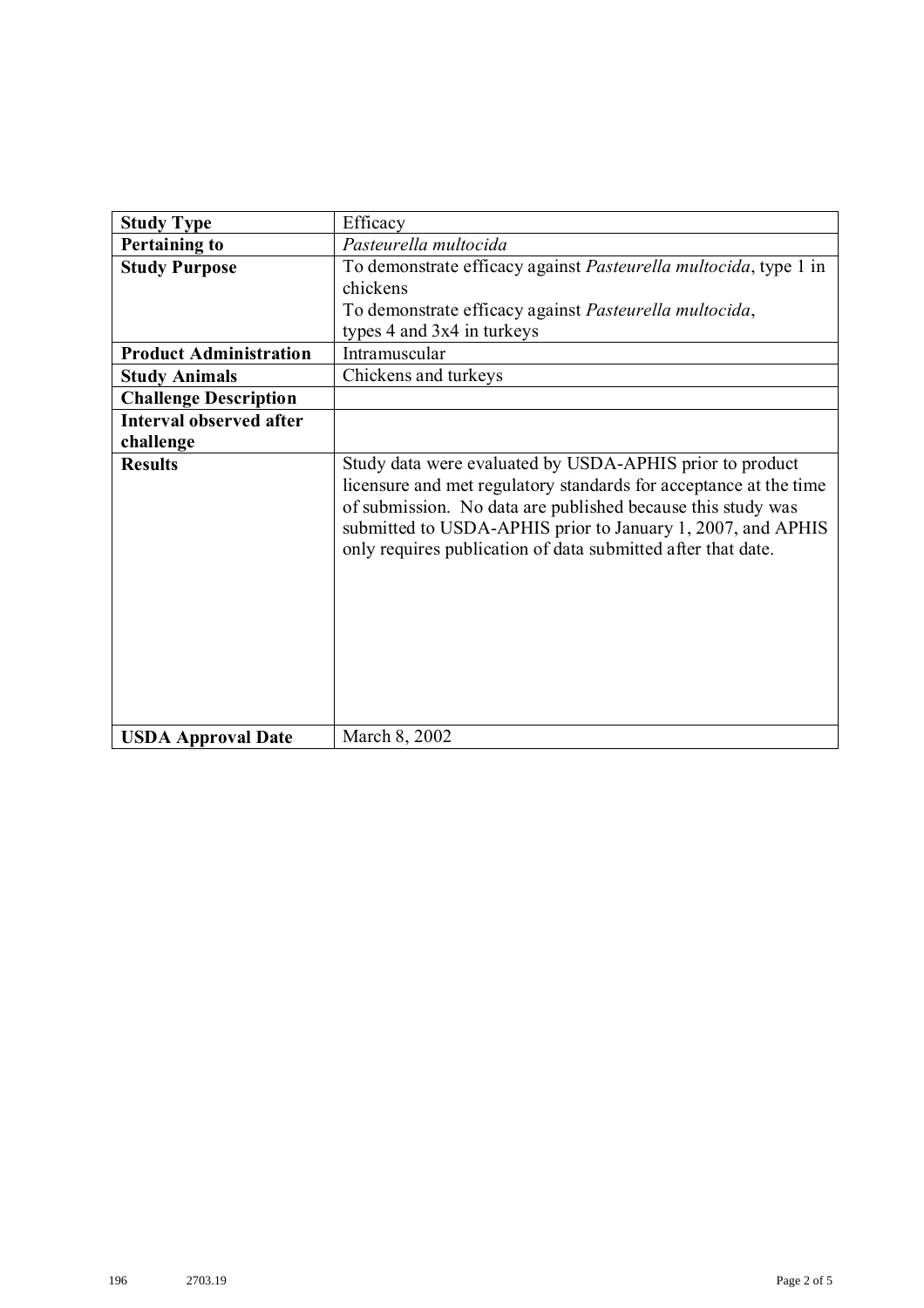| <b>Study Type</b>              | Efficacy                                                                                                                                                                                                                                                                                                                    |
|--------------------------------|-----------------------------------------------------------------------------------------------------------------------------------------------------------------------------------------------------------------------------------------------------------------------------------------------------------------------------|
| <b>Pertaining to</b>           | Pasteurella multocida                                                                                                                                                                                                                                                                                                       |
| <b>Study Purpose</b>           | To demonstrate efficacy against Pasteurella multocida, type 1 in                                                                                                                                                                                                                                                            |
|                                | chickens                                                                                                                                                                                                                                                                                                                    |
|                                | To demonstrate efficacy against Pasteurella multocida,                                                                                                                                                                                                                                                                      |
|                                | types 4 and 3x4 in turkeys                                                                                                                                                                                                                                                                                                  |
| <b>Product Administration</b>  | Subcutaneous                                                                                                                                                                                                                                                                                                                |
| <b>Study Animals</b>           | Chickens and turkeys                                                                                                                                                                                                                                                                                                        |
| <b>Challenge Description</b>   |                                                                                                                                                                                                                                                                                                                             |
| <b>Interval observed after</b> |                                                                                                                                                                                                                                                                                                                             |
| challenge                      |                                                                                                                                                                                                                                                                                                                             |
| <b>Results</b>                 | Study data were evaluated by USDA-APHIS prior to product<br>licensure and met regulatory standards for acceptance at the time<br>of submission. No data are published because this study was<br>submitted to USDA-APHIS prior to January 1, 2007, and APHIS<br>only requires publication of data submitted after that date. |
| <b>USDA Approval Date</b>      | September 20, 1996                                                                                                                                                                                                                                                                                                          |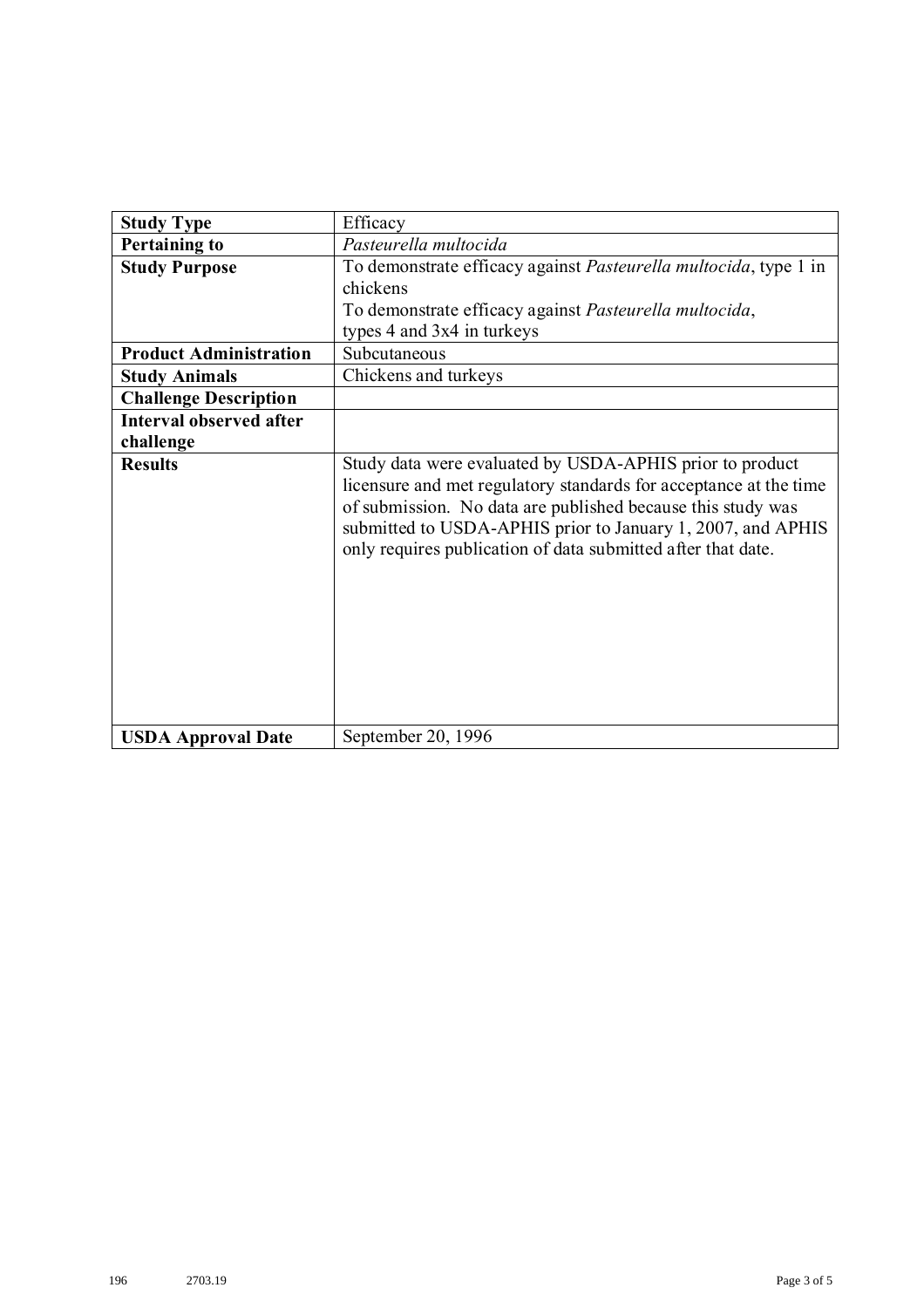| <b>Study Type</b>              | Safety                                                                                                                                                                                                                                                                                                                      |
|--------------------------------|-----------------------------------------------------------------------------------------------------------------------------------------------------------------------------------------------------------------------------------------------------------------------------------------------------------------------------|
| <b>Pertaining to</b>           | All fractions                                                                                                                                                                                                                                                                                                               |
| <b>Study Purpose</b>           | To demonstrate safety under field conditions                                                                                                                                                                                                                                                                                |
| <b>Product Administration</b>  | Subcutaneous or intramuscular injection                                                                                                                                                                                                                                                                                     |
| <b>Study Animals</b>           | Chickens                                                                                                                                                                                                                                                                                                                    |
| <b>Challenge Description</b>   |                                                                                                                                                                                                                                                                                                                             |
| <b>Interval observed after</b> |                                                                                                                                                                                                                                                                                                                             |
| challenge                      |                                                                                                                                                                                                                                                                                                                             |
| <b>Results</b>                 | Study data were evaluated by USDA-APHIS prior to product<br>licensure and met regulatory standards for acceptance at the time<br>of submission. No data are published because this study was<br>submitted to USDA-APHIS prior to January 1, 2007, and APHIS<br>only requires publication of data submitted after that date. |
| <b>USDA Approval Date</b>      | March 8, 2002                                                                                                                                                                                                                                                                                                               |